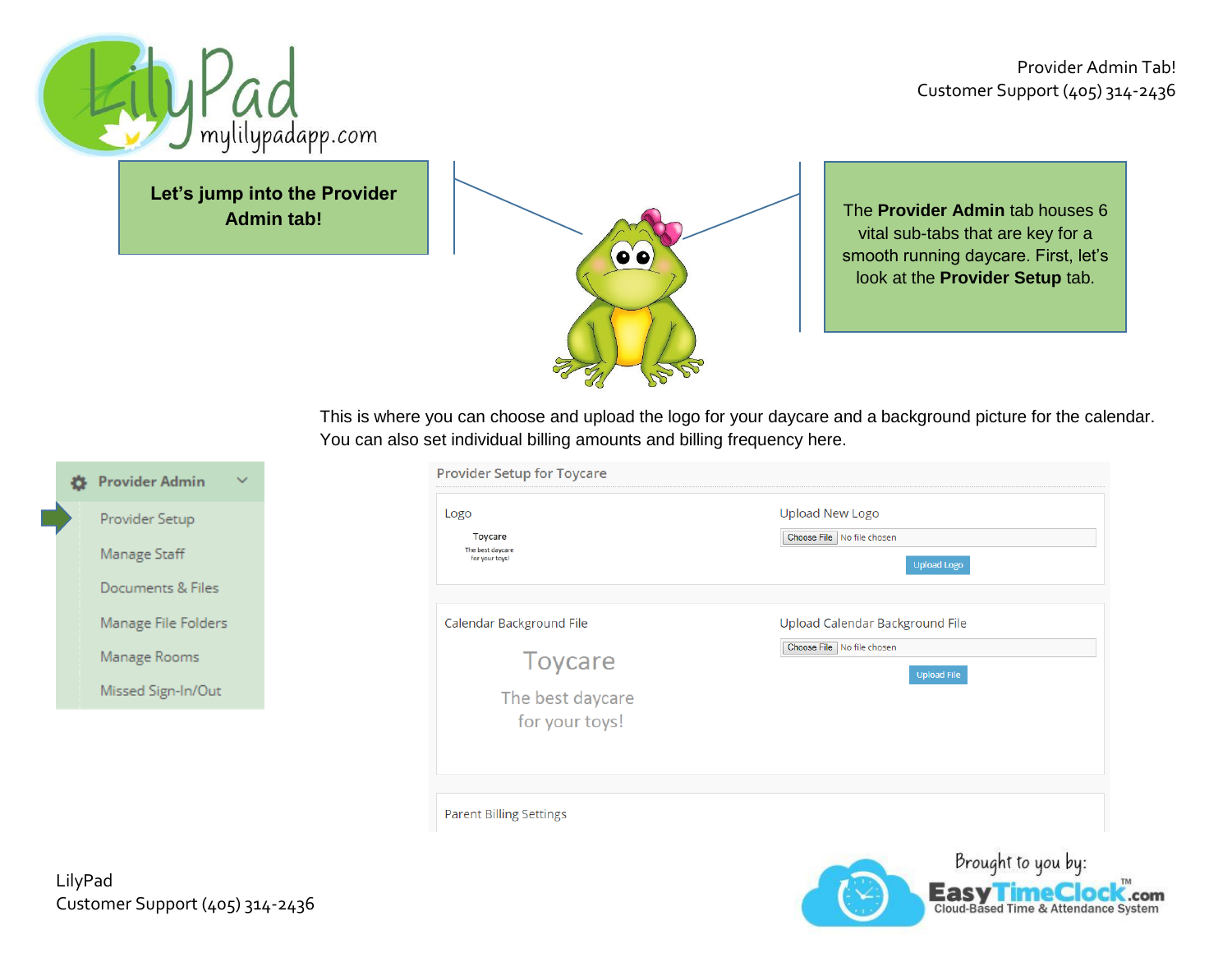mylilypadapp.com **Provider Admin** 春  $\checkmark$ Provider Setup Manage Staff Documents & Files Manage File Folders Manage Rooms Missed Sign-In/Out



That's it for The Provider Setup tab, let's get to work with the **Manage Staff** tab!

Here you can see the current staff members of your daycare. You can view their **Name, Email Address, Active Status, Locked Out Status,** and **Roles**.

## Select **Edit User and Roles**.

| User List By Name |                         |        |            |                | Show Inactive   + Add New App User |
|-------------------|-------------------------|--------|------------|----------------|------------------------------------|
| Name              | <b>EmailAddress</b>     | Active | Locked Out | Roles          |                                    |
| Frank Fallout     | frank@easytimeclock.com | Yes    | False      | Provider Staff | Edit User and Roles   Disable      |
| Dawn Mouse        | dawn@easytimeclock.com  | Yes.   | False      | Provider Staff | Edit User and Roles   Disable      |
| Ellie Wright      | ellie@mylilypadapp.com  | Yes    | False      | Provider Admin | Edit User and Roles   Disable      |

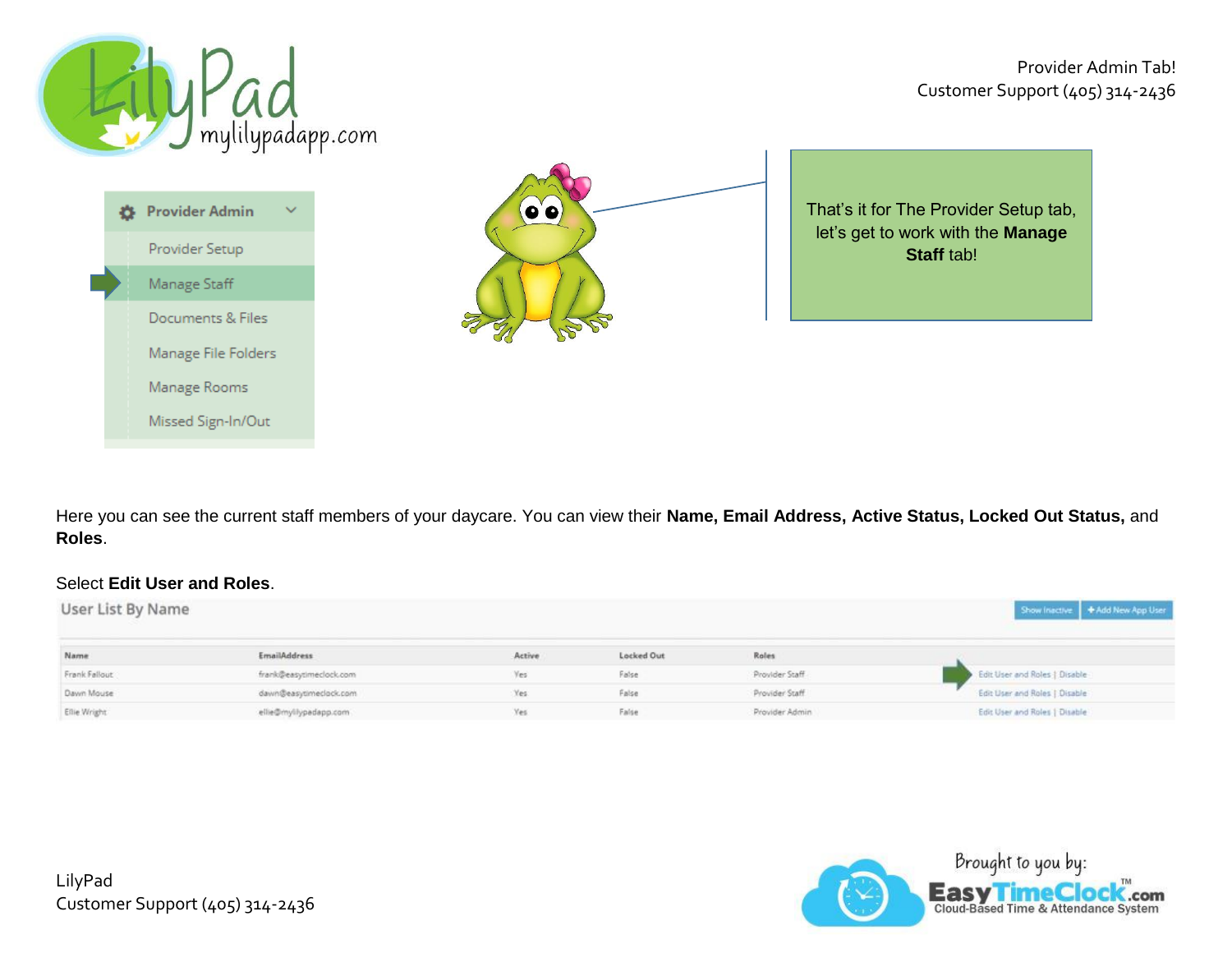

### *\*Manage Staff Tab\**

This section allows you to edit or update a staff member's personal and contact information, their role or adding a new role, and password. Don't forget to click **Update Profile** after making changes!

| <b>Edit Info for Dawn Mouse</b>                  |                        |                                               |                      |                                    | <b>Back to User List</b> |
|--------------------------------------------------|------------------------|-----------------------------------------------|----------------------|------------------------------------|--------------------------|
| Personal Information                             |                        | Roles                                         |                      |                                    |                          |
| FirstName                                        | Dawn                   | <b>Role Name</b>                              | <b>Primary Role</b>  |                                    |                          |
| LastName                                         | Mouse                  | Provider Staff                                | $\boxtimes$          | Remove                             |                          |
| <b>UserName</b>                                  | dawn.mouse             |                                               | New Staff Type       |                                    | $\pi$                    |
| Email address                                    | dawn@easytimeclock.com |                                               |                      |                                    |                          |
| Mobile Phone                                     | 405-555-1234           | Password                                      | New password         |                                    |                          |
| PIN                                              |                        |                                               | Confirm new password |                                    |                          |
| Active User Yes                                  |                        | $\mathbf{v}$                                  |                      |                                    |                          |
| AppProvider Primary User Ves + No                |                        |                                               |                      |                                    |                          |
|                                                  |                        | <b>Update Profile</b>                         |                      |                                    |                          |
| Access Logs                                      |                        |                                               |                      |                                    |                          |
| <b>Requested URI</b>                             |                        | <b>Date of Access</b><br>6/22/2017 1:49:19 PM |                      | <b>IP Address</b><br>72.200.241.88 |                          |
| /Account/LogOff<br>/DailySheet/LoadDailySheet/38 |                        | 6/22/2017 1:48:53 PM                          |                      | 72.200.241.88                      |                          |
| /Home/Index                                      |                        | 6/22/2017 1:48:49 PM                          |                      | 72.200.241.88                      |                          |
|                                                  |                        |                                               |                      |                                    |                          |

At the bottom of the screen, you can see an **Access Log**. This log will show a history for every action taken by the staff members.

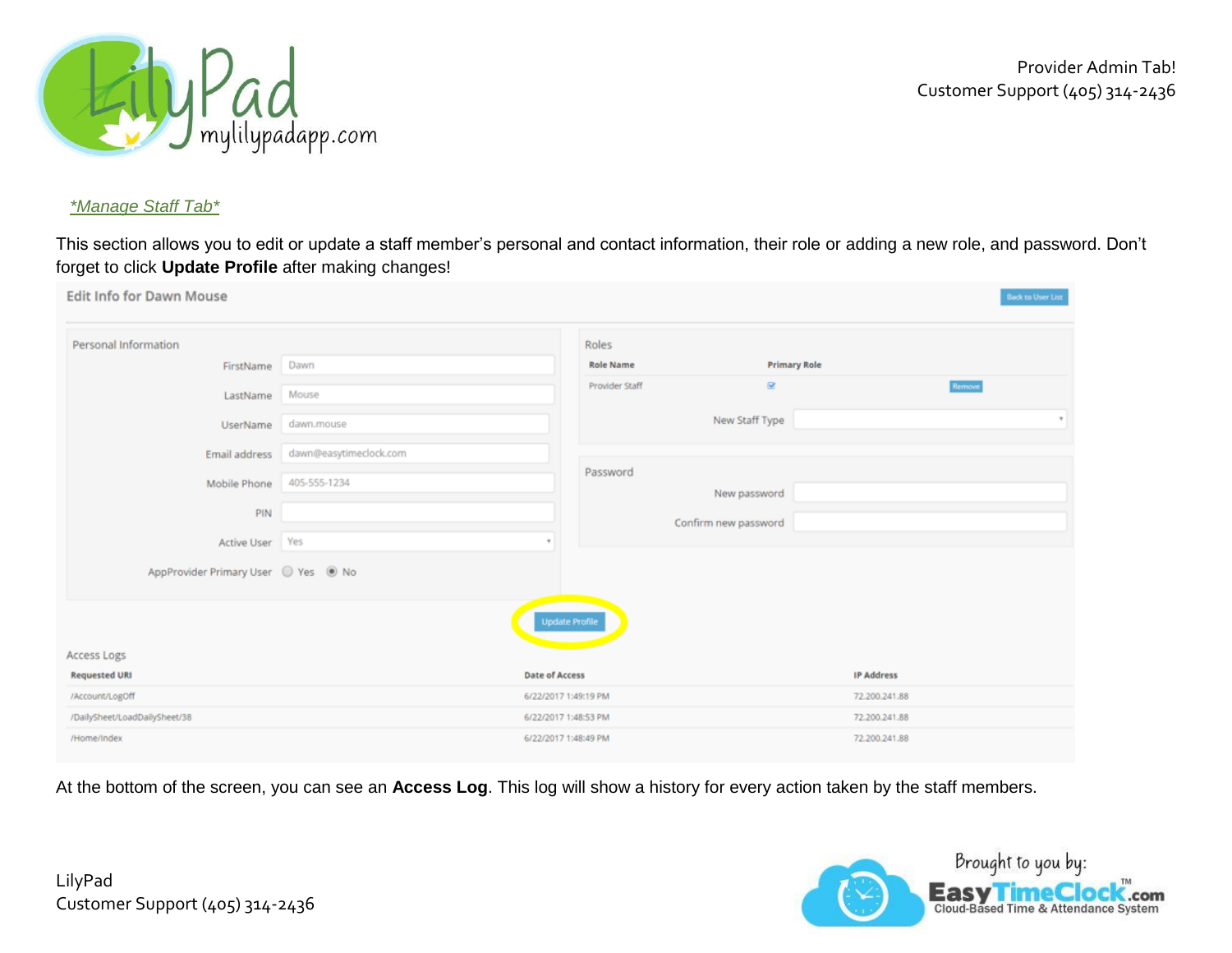

Provider Admin Tab! Customer Support (405) 314-2436

*\*Manage Staff Tab\**

Back on the **Manage Staff** page, there is an option to **Disable** a staff member.

| <b>Roles</b>   |                               |
|----------------|-------------------------------|
| Provider Staff | Edit User and Roles   Disable |
| Provider Staff | Edit User and Roles   Disable |
| Provider Admin | Edit User and Roles   Disable |

Disabling a staff member puts them in an Inactive status. You can view Inactive staff members by selecting the **Show Inactive** button.

| <b>User List By Name</b> |                         |               |                   |                | Show Inactive   + Add New App User |
|--------------------------|-------------------------|---------------|-------------------|----------------|------------------------------------|
| Name                     | <b>EmailAddress</b>     | <b>Active</b> | <b>Locked Out</b> | Roles          |                                    |
| Frank Fallout            | frank@easytimeclock.com | Yes           | False             | Provider Staff | Edit User and Roles   Disable      |
| Dawn Mouse               | dawn@easytimeclock.com  | Yes           | False             | Provider Staff | Edit User and Roles   Disable      |
| Ellie Wright             | ellie@mylilypadapp.com  | Yes           | False             | Provider Admin | Edit User and Roles   Disable      |

### To make them active again, select **Enable**, and the Staff Member will be moved to the Active list.

| User List By Name |                        |               |                   |                | Show Active   + Add New App User |
|-------------------|------------------------|---------------|-------------------|----------------|----------------------------------|
|                   |                        |               |                   |                |                                  |
| Name              | <b>EmailAddress</b>    | <b>Active</b> | <b>Locked Out</b> | <b>Roles</b>   |                                  |
| Dawn Mouse        | dawn@easytimeclock.com | No.           | True              | Provider Staff | Edit User and Roles   Enable     |



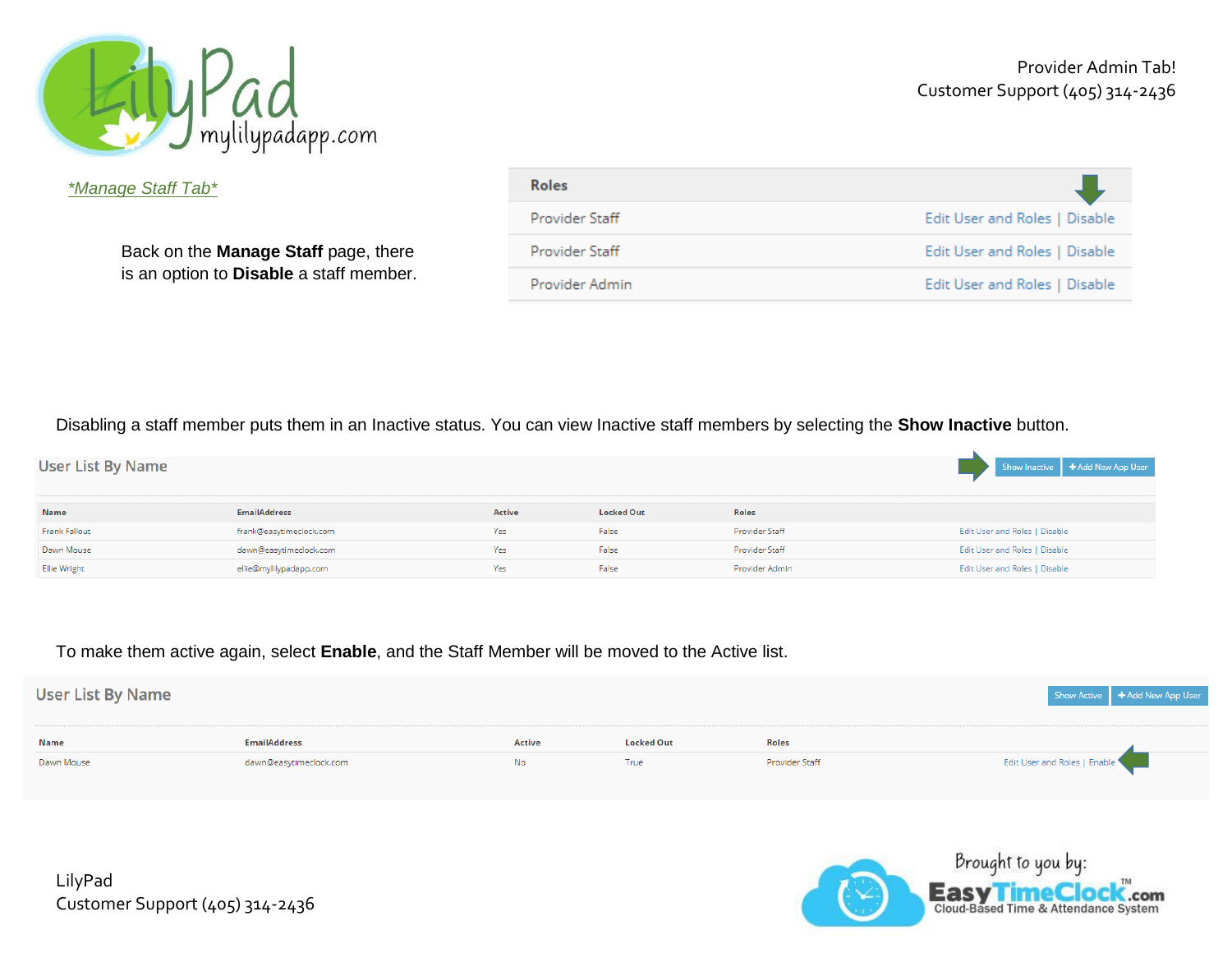

|                | Show Inactive   + Add New App User |
|----------------|------------------------------------|
| <b>Roles</b>   |                                    |
| Provider Staff | Edit User and Roles   Disable      |
| Provider Staff | Edit User and Roles   Disable      |
| Provider Admin | Edit User and Roles   Disable      |

The last section on this tab is the **+Add New App User** button.

## Here, you can add a new staff member to your daycare.

| Add an App User |                      | Back to User List |
|-----------------|----------------------|-------------------|
|                 |                      |                   |
|                 | FirstName            |                   |
|                 | LastName             |                   |
|                 | Email address        |                   |
|                 | Mobile Phone         |                   |
|                 | Primary Role         |                   |
|                 | UserName             |                   |
|                 | New password         |                   |
|                 | Confirm new password |                   |
|                 | Add New User         |                   |

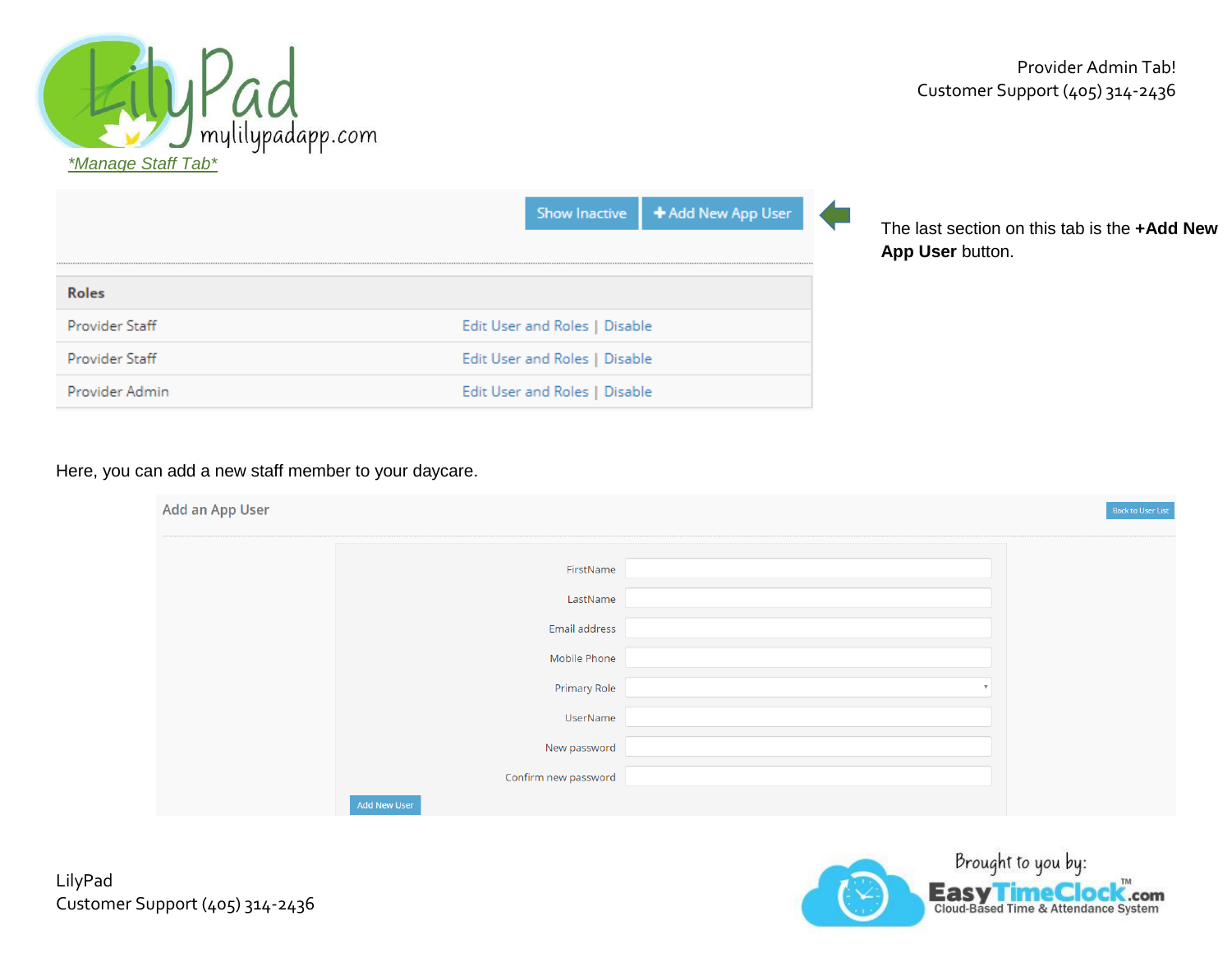

You can upload and store any document, file, or form you need in this section. When you click on a document, it will download a copy to your computer for you to view and print. **Manage File Folders** allows you to edit, organize, and delete files you no longer need.

| <b>Provider Files</b>                      |                                 |                                 |                                                                     |                      |                     |                                                   |
|--------------------------------------------|---------------------------------|---------------------------------|---------------------------------------------------------------------|----------------------|---------------------|---------------------------------------------------|
| <b>Folders</b>                             | <b>Common Forms</b>             |                                 |                                                                     |                      | <b>Upload Files</b> |                                                   |
| All Files                                  |                                 |                                 |                                                                     |                      |                     |                                                   |
| Common Forms                               | <b>File Name</b>                |                                 | <b>Uploaded By</b>                                                  | <b>Date Uploaded</b> |                     | Drop your files anywhere on this page.            |
| Misc                                       | Accident Injury Report Form.jpg |                                 | Zach Wright                                                         | 8/9/2018             | $\pmb{\times}$      |                                                   |
|                                            | Field Trip Form.jpg             |                                 | Zach Wright                                                         | 8/9/2018             | $\pmb{\times}$      |                                                   |
|                                            |                                 |                                 |                                                                     |                      |                     | L Upload All<br>O Clear List<br>+ Add files       |
| <b>Manage File Folders</b>                 |                                 | <b>Provider Folder Settings</b> |                                                                     |                      |                     |                                                   |
| Select a Folder Type                       |                                 |                                 | To re-order, drag and drop the folder items and save the new order. |                      |                     | Add a New Folder                                  |
| Tenant                                     |                                 | to edit.                        |                                                                     |                      |                     | <b>Folder Name</b>                                |
|                                            |                                 | <b>x</b> to delete.             |                                                                     |                      |                     | <b>Add New Folder</b>                             |
| Child                                      |                                 |                                 |                                                                     |                      |                     |                                                   |
|                                            |                                 | <b>Common Forms</b>             | $\mathbb{Z}$ x                                                      |                      |                     |                                                   |
| Parent                                     |                                 | Misc                            | $\mathbb{Z}$ x                                                      |                      |                     |                                                   |
|                                            |                                 | Save New Order                  |                                                                     |                      |                     |                                                   |
| LilyPad<br>Customer Support (405) 314-2436 |                                 |                                 |                                                                     |                      |                     | Brought to you by:<br><b>Easy Time Clock</b> .com |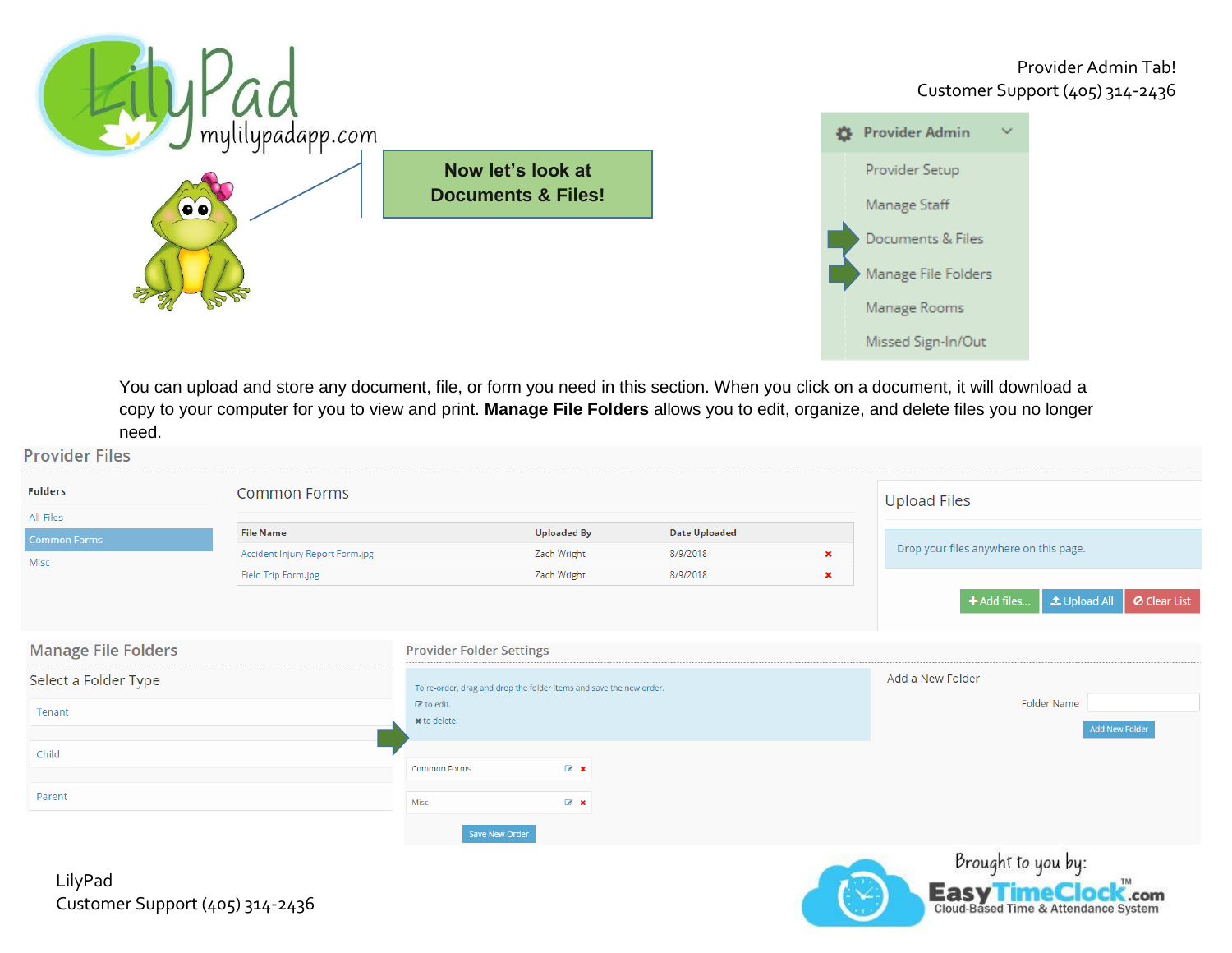